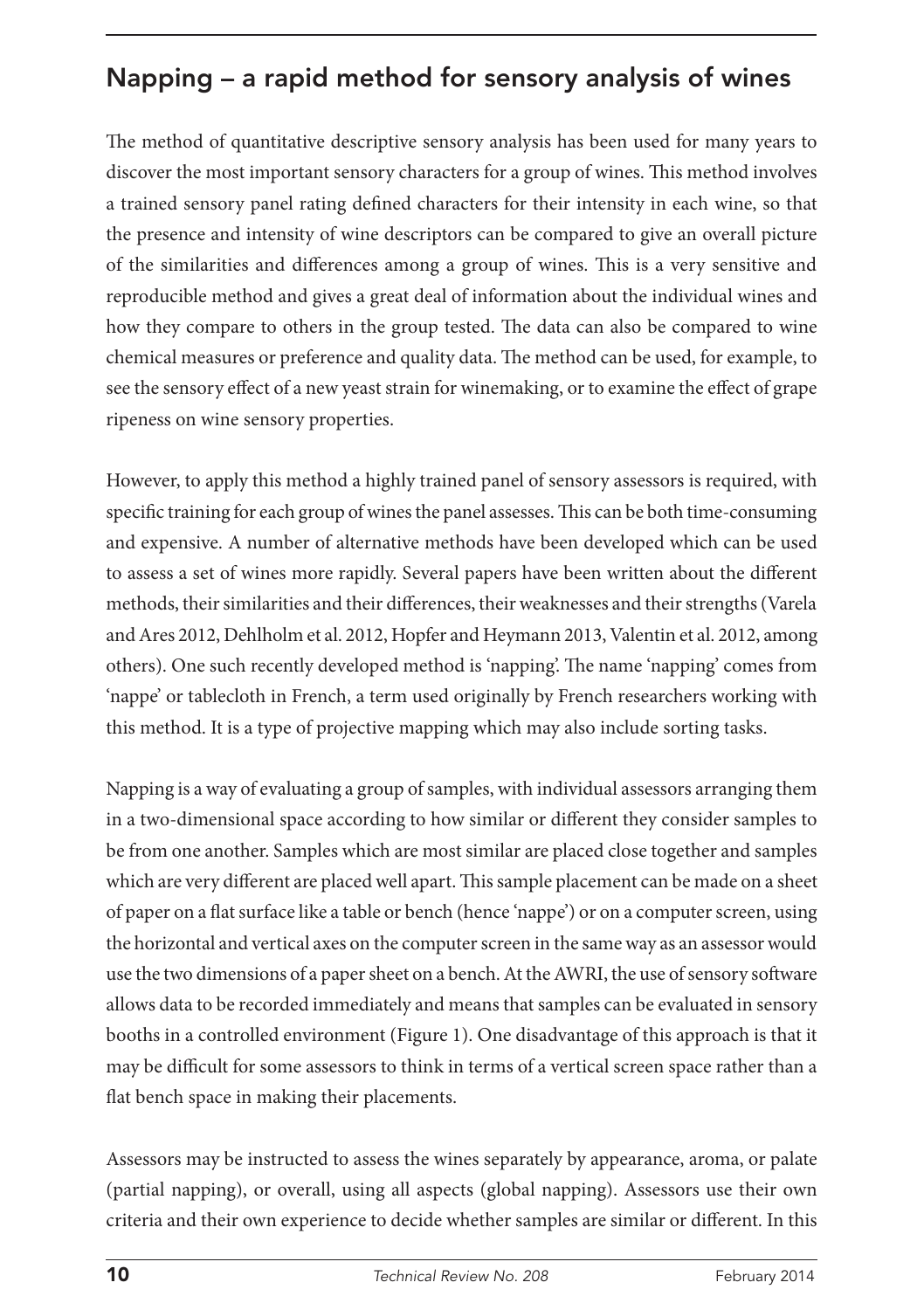way each assessor places the wines according to what is important to them, not according to a group consensus. Each assessor receives their coded wines in a different, randomised order, like any other sensory assessment, removing the effect of tasting order. In general only a single replicate of each wine is used but there have been some explorations regarding the use of replication in napping, with either whole sample sets or selected samples within a set (Hopfer and Heymann 2013). The number of samples that can be assessed is still a matter for debate, but a set of up to 18 samples has been found to be practical using the AWRI's facilities. This is an important constraint as it limits the number of samples which can be assessed in a single study.

To gain more information, assessors can be asked to write a few words describing each wine or group of wines. This can be performed using any words the assessor chooses (free-choice) or by choosing words from a prepared list.

The most important factor for assessors using napping is that they understand the task. A single training session is generally enough to explain the method and to give assessors an opportunity to try it. Samples for training do not need to be related to the test samples to be assessed later. If assessors are using computer screens, a session to familiarise them with the task of placing their samples on a vertical screen rather than a horizontal bench is helpful. One great advantage of this method is that once assessors are familiar with the method they do not require training for each study. Assessors for napping do not have to be experts in a particular product or even in sensory assessment, and it could be interesting to assess consumers' responses using this method. Studies by researchers who have explored napping with consumers or assessors with no previous sensory analysis experience (Risvik 1997, Barcenas 2004, Kennedy & Heymann 2009, Valentin et al. 2012, among others) have concluded that consumers could generally complete the task satisfactorily and provide



Figure 1. An example of wines placed in the napping space after assessment, where a) shows the wines placed on the bench in an AWRI sensory booth; and b) shows the subsequent placement of wines on the screen with Fizz sensory software.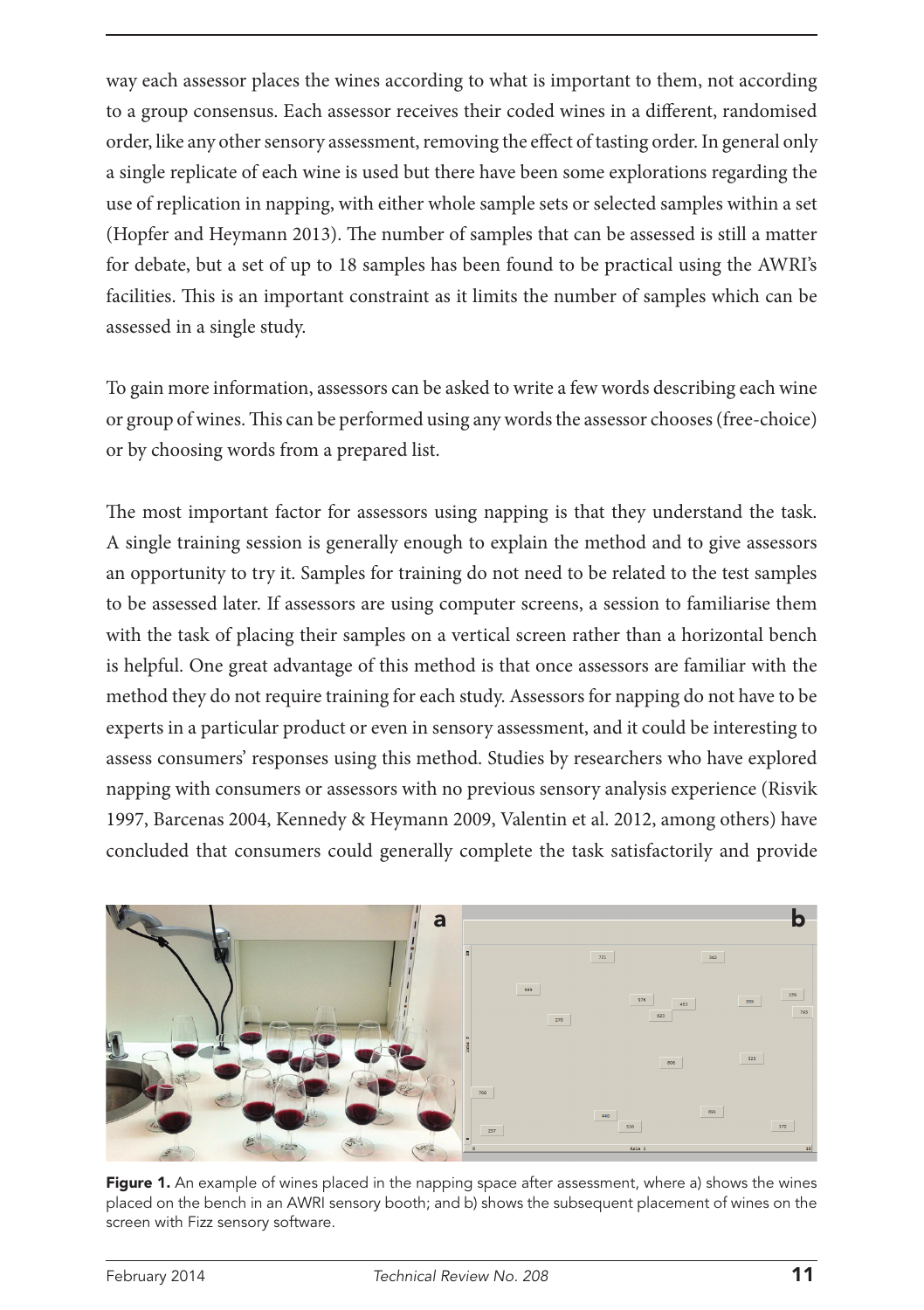important information, although some have suggested that other rapid methods would be easier for consumers to understand (Veinand et al. 2011) or might provide more accurate profiling of products (Moussaoui and Varela 2010). Used in conjunction with a descriptive analysis study by a trained panel assessing the same wines, it could help to better understand consumer perceptions of the wines. So far the AWRI has not used the method in this way. Currently it is members of the AWRI sensory descriptive panel that have also been used to generate napping data.

Napping provides a rapid snapshot of a group of samples – how similar or how different they are. With the use of descriptive terms, information about the nature of the differences can be gained. It provides a picture – a consensus map – of how the wines sit in a two dimensional space, using the data from all assessors to make this picture. While the panel provides two dimensional data, after analysis the results generated are in multiple dimensions, similar to Principal Component Analysis (PCA) plots, usually viewed two dimensions at a time. Results from napping can be related to PCA plots generated from descriptive analysis. The two methods give closely similar results, as assessed by a multivariate correlation coefficient called the RV coefficient. Figure 2 shows the results of a napping exercise for a set of white wines.

The positions of the wines in Figure 2 indicate the similarities among the wines, based on where the assessors placed the wines in their individual nappings. The attributes in the napping figure are also shown, based on how often they were chosen to describe the wines. This gives information about which words are closely associated with particular wines or groups of wines, but the attributes do not influence the position of the wines. A consensus map looks similar to a PCA plot generated as part of descriptive analysis, but in PCA, the intensity scores of the attributes are used to make the map of samples; they influence the



Figure 2. Consensus map of twelve commercial white wines generated by napping – aroma only. a) dimensions 1 and 2; b) dimensions 1 and 3.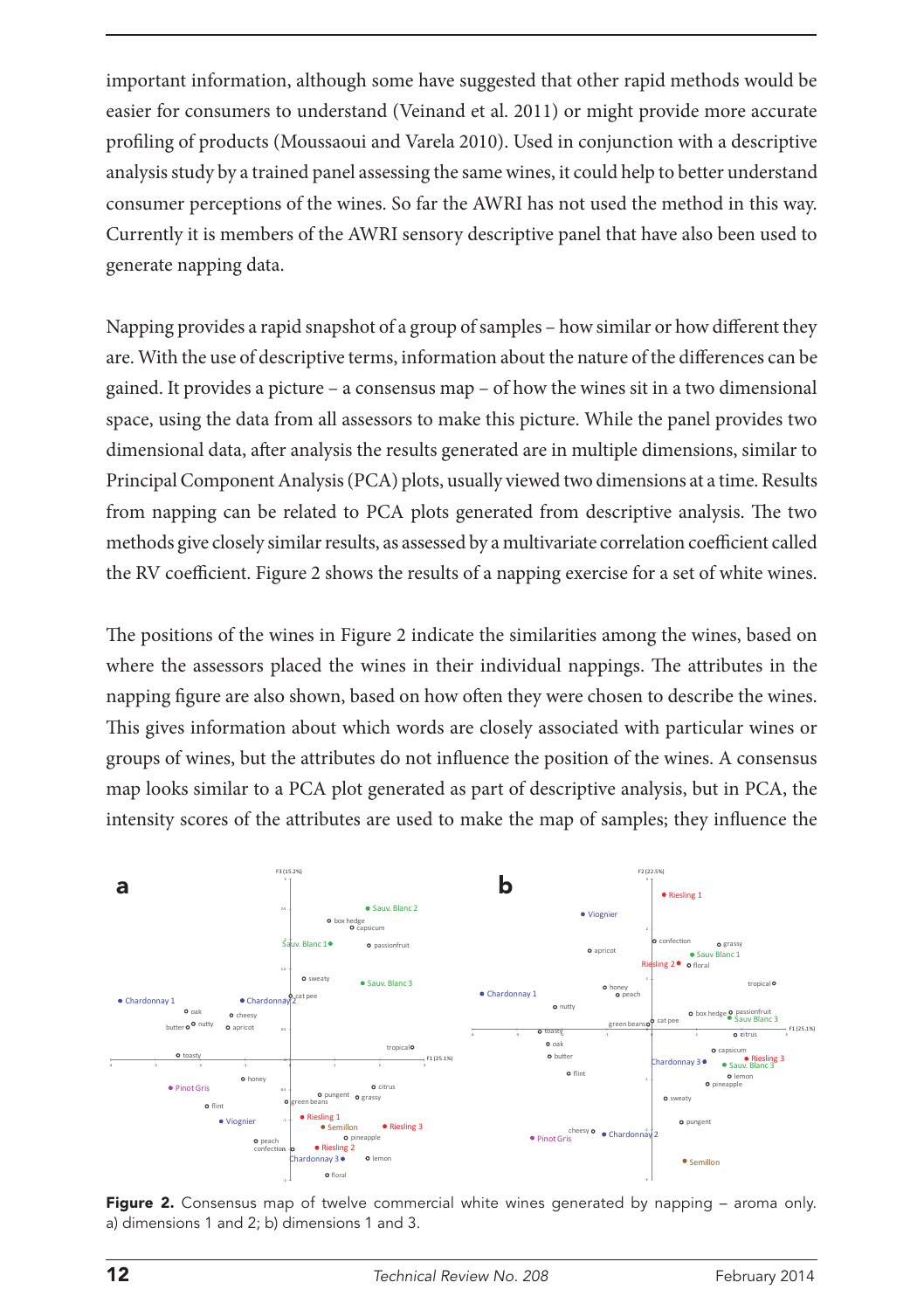position of the samples. Figure 2 shows that separation along the horizontal axis (dimension 1) mostly separates the Riesling, Sauvignon Blanc and Semillon wines on the right, from two of the Chardonnays, the Pinot Gris and Viognier on the left. The wines on the right are closer to citrus fruit, grassy, tropical fruit and capsicum terms, while wines on the left are closer to oak, butter, nutty, cheesy and flint. The wines are distributed along the second dimension (vertical axis, Figure 2a), but not strongly grouped within varieties along this axis. In Figure 2b, the Sauvignon Blanc wines are separated on the third (vertical) dimension from the Rieslings, Pinot Gris and Viognier. Sauvignon Blanc wines had higher frequency of terms such as box hedge, capsicum, and passionfruit while lemon and floral were more important to the Rieslings and one of the Chardonnay wines.

There are many potential applications for this method at the AWRI. These include:

- evaluating effects of treatments or production variables
- assessing differences among a set of commercial wines
- conducting an objective preliminary screening for a group of wines to decide whether to proceed with more in-depth sensory or chemical analysis
- screening for a set of experimental wines to decide which might be of interest for further work
- selecting wines of interest from a larger group of wines, for example for consumer studies
- comparing winemaker tastings with descriptive analysis results
- assessing consumer perceptions compared to experts or trained panels.

Some advantages of napping in comparison to descriptive analysis:

- it is more rapid, often requiring only a single session
- it is less expensive to run
- it does not require expert sensory assessors
- assessors evaluate the samples based on what is important to them
- the data from the analysis can be acquired quickly using computers with sensory software
- it gives an overall snapshot of a group of wines.

Some disadvantages of napping in comparison to descriptive analysis:

- the method is not always as sensitive as descriptive sensory analysis and panel performance is harder to analyse
- the number of samples is limited as they must all be assessed in a single session
- preparation and statistical analysis of the data can be more difficult than analysis of data from traditional methods and requires specialised software
- it requires training and experience in analysing and interpreting the data